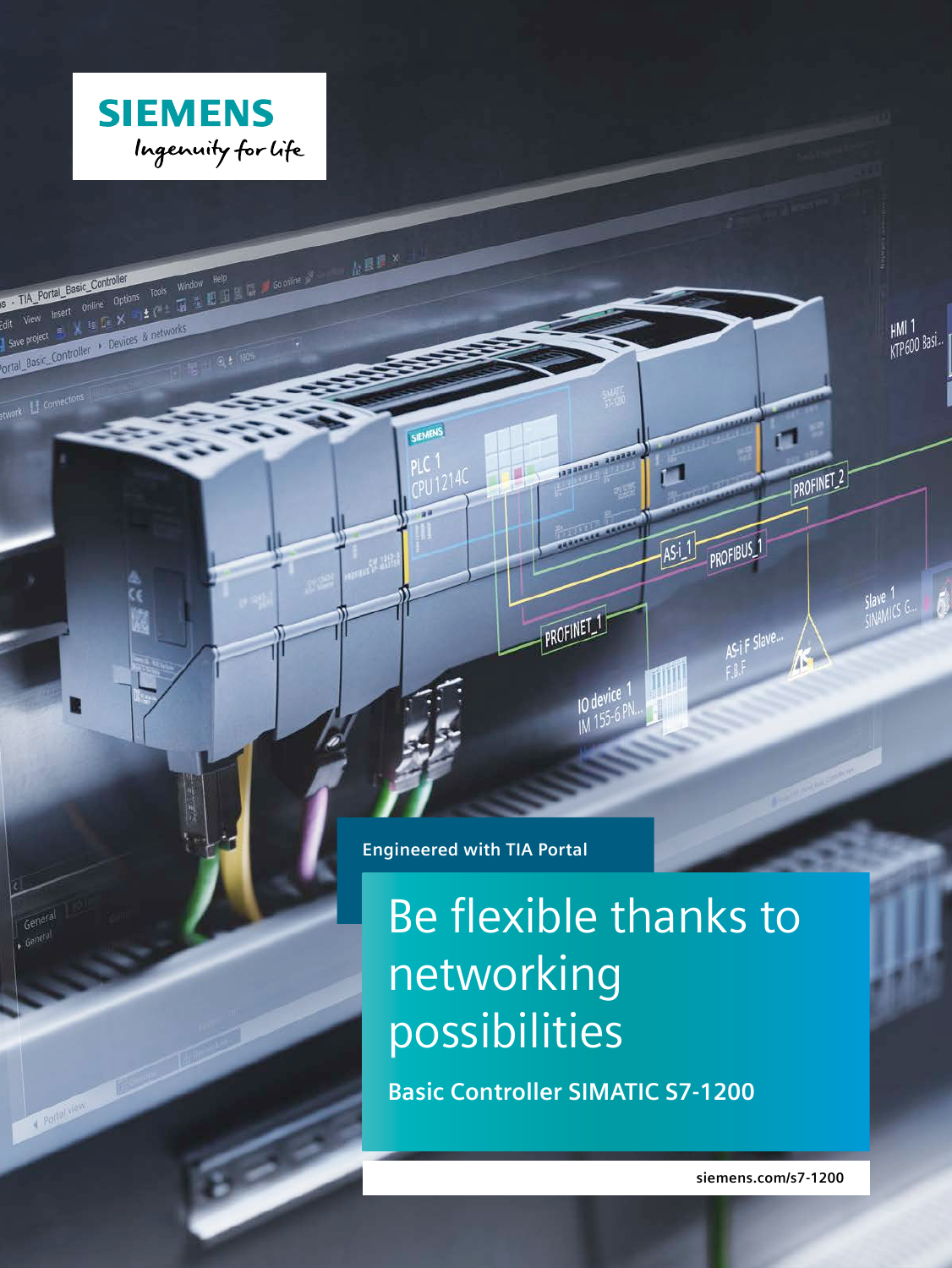# Basic Controller SIMATIC S7-1200 All in one!

SIMATIC S7-1200 Basic Controllers are the ideal choice when it comes to performing automation tasks in the lowto mid-performance range with maximum flexibility and efficiency. They deliver convincing results thanks to their comprehensive range of technological functions and integrated I/Os, as well as their compact, space-saving design. Thanks to standardized remote control protocols, you can connect SIMATIC S7-1200 controllers directly to your control center without any programming effort.

A further decisive benefit is the incorporation of all SIMATIC controllers into the Totally Integrated Automation Portal (TIA Portal): all SIMATIC controllers have access to a shared database, a standardized operating concept, and integrated services, such as communication protocols like PROFINET.

That means reduced engineering effort and faster commissioning for you. The user-friendly and innovative operation of the TIA Portal, as well as the integrated system diagnostics, also contribute to efficient working.

SIMATIC controllers support automation solutions that are scalable in performance and functionality, and thus cost- efficient in every case. The functionality of the SIMATIC S7-1200 controllers is seamlessly continued by the SIMATIC S7-1500 controllers that have been developed for more complex tasks and that are also available in a compact version. This universality means you benefit from uniform sequences and thus maximum efficiency in engineering, operation, and maintenance, and when migrating to new systems.



Scalable performance and functionality for consistent and efficient engineering: The functionality of the SIMATIC S7-1200 controllers is seamlessly continued by the SIMATIC S7-1500 devices. This makes subsequent expansions easier and more cost-effective.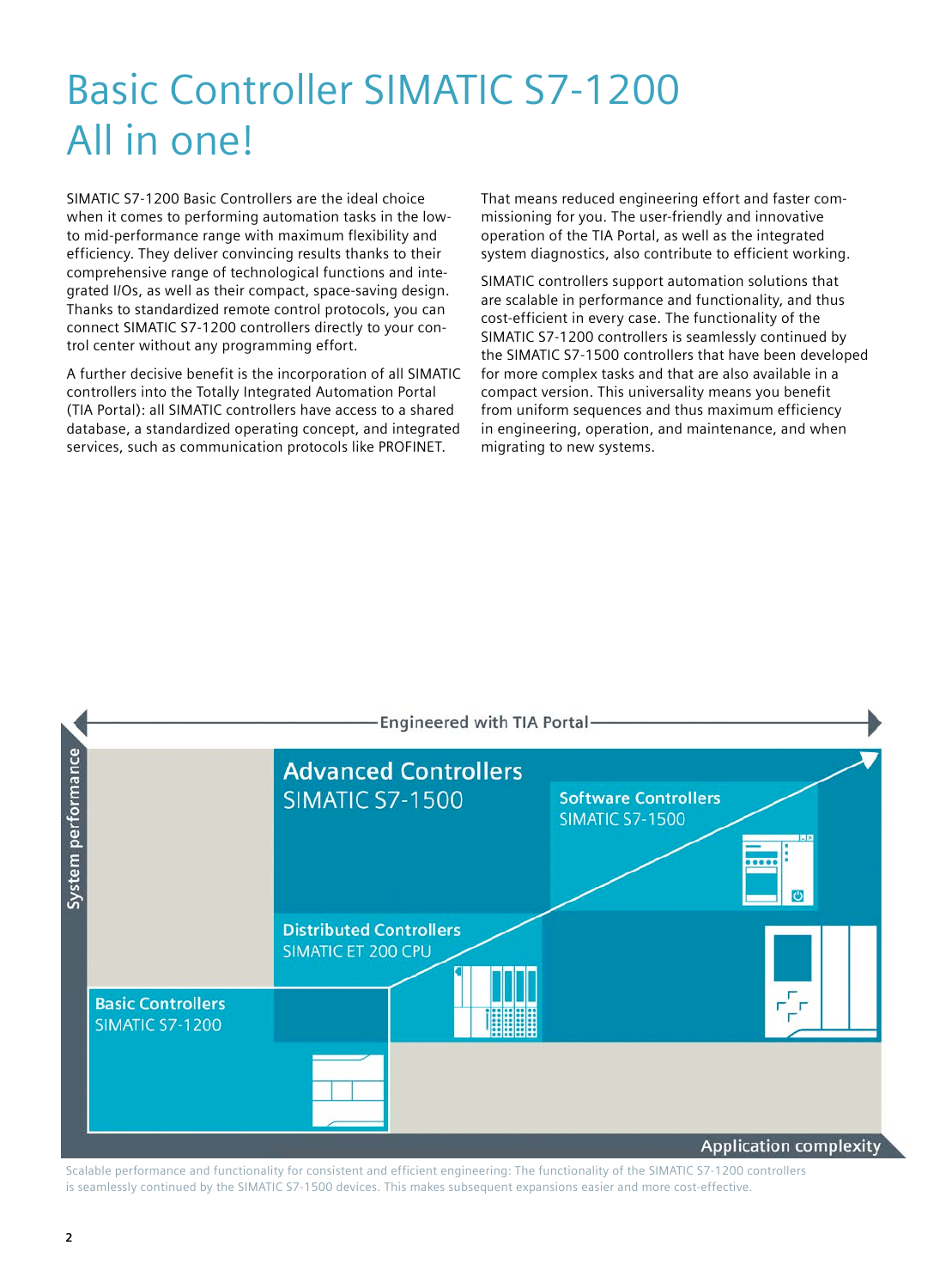## Our product portfolio at a glance



## **CPUs**

|                                                                                            | Article No.                                                                                               |
|--------------------------------------------------------------------------------------------|-----------------------------------------------------------------------------------------------------------|
| <b>Standard CPUs</b>                                                                       |                                                                                                           |
| <b>CPU 1211C</b>                                                                           |                                                                                                           |
| 50 KB program memory, DI 6 x 24 V DC, DQ 4 x 24 V DC or 4 x RLY, AI 2 x 0-10 V DC          |                                                                                                           |
| DC/DC/DC                                                                                   | 6ES7211-1AE40-0XB0                                                                                        |
| <b>AC/DC/RLY</b>                                                                           | 6ES7211-1BE40-0XB0                                                                                        |
| <b>DC/DC/RLY</b>                                                                           | 6ES7211-1HE40-0XB0                                                                                        |
| <b>CPU 1212C</b>                                                                           |                                                                                                           |
| 75 KB program memory, DI 8 x 24 V DC, DQ 6 x 24 V DC or 6 x RLY, AI 2 x 10 bits 0-10 V DC  |                                                                                                           |
| DC/DC/DC                                                                                   | 6ES7212-1AE40-0XB0                                                                                        |
| <b>AC/DC/RLY</b>                                                                           | 6ES7212-1BE40-0XB0                                                                                        |
| <b>DC/DC/RLY</b>                                                                           | 6ES7212-1HE40-0XB0                                                                                        |
| <b>CPU 1214C</b>                                                                           |                                                                                                           |
| 100 KB program memory, DI 14 x 24 V DC, DQ 10 x 24 V DC or 10 x RLY, AI 2 x 0-10 V DC      |                                                                                                           |
| DC/DC/DC                                                                                   | 6ES7214-1AG40-0XB0                                                                                        |
| <b>AC/DC/RLY</b>                                                                           | 6ES7214-1BG40-0XB0                                                                                        |
| <b>DC/DC/RLY</b>                                                                           | 6ES7214-1HG40-0XB0                                                                                        |
| <b>CPU 1215C</b>                                                                           |                                                                                                           |
| 125 KB program memory, DI 14 x 24 V DC, DQ 10 x 24 V DC or 10 x RLY, AI 2 x 0-10 V DC,     |                                                                                                           |
| AQ 2 x 0-20 mA DC, 2 x PROFINET Port                                                       |                                                                                                           |
| DC/DC/DC                                                                                   | 6ES7215-1AG40-0XB0                                                                                        |
| <b>AC/DC/RLY</b>                                                                           | 6ES7215-1BG40-0XB0                                                                                        |
| <b>DC/DC/RLY</b>                                                                           | 6ES7215-1HG40-0XB0                                                                                        |
| <b>CPU 1217C</b>                                                                           |                                                                                                           |
|                                                                                            | 150 KB program memory, DI 10 x 24 V DC, DI 4 x RS422/485, DQ 6 x 24 V DC, DQ 4 x RS422/485,               |
| AI 2 x 0-10 V DC, AQ 2 x 0-20 mA, 2 x PROFINET Port                                        |                                                                                                           |
| DC/DC/DC                                                                                   | 6ES7217-1AG40-0XB0                                                                                        |
| <b>F-CPUs</b>                                                                              |                                                                                                           |
| <b>CPU 1212FC</b>                                                                          |                                                                                                           |
| 100 KB program memory, DI 8 x 24 V DC, DQ 6 x 24 V DC or 6 x RLY, AI 2 x 10 bits 0-10 V DC |                                                                                                           |
| DC/DC/DC                                                                                   | 6ES7212-1AF40-0XB0                                                                                        |
| <b>DC/DC/RLY</b>                                                                           | 6ES7212-1HF40-0XB0                                                                                        |
| <b>CPU 1214FC</b>                                                                          |                                                                                                           |
| 125 KB program memory, DI 14 x 24 V DC, DQ 10 x 24 V DC or 10 x RLY, AI 2 x 0-10 V DC      |                                                                                                           |
| DC/DC/DC                                                                                   | 6ES7214-1AF40-0XB0                                                                                        |
| DC/DC/RLY                                                                                  | 6ES7214-1HF40-0XB0                                                                                        |
| <b>CPU 1215FC</b>                                                                          |                                                                                                           |
|                                                                                            | 150 KB program memory, DI 14 x 24 V DC, DQ 10 x 24 V DC or 10 x RLY, AI 2 x 0-10 V DC, AQ 2 x 0-20 mA DC, |
| 2 x PROFINET Port                                                                          |                                                                                                           |
| DC/DC/DC                                                                                   | 6ES7215-1AF40-0XB0                                                                                        |
| <b>DC/DC/RLY</b>                                                                           | 6ES7215-1HF40-0XB0                                                                                        |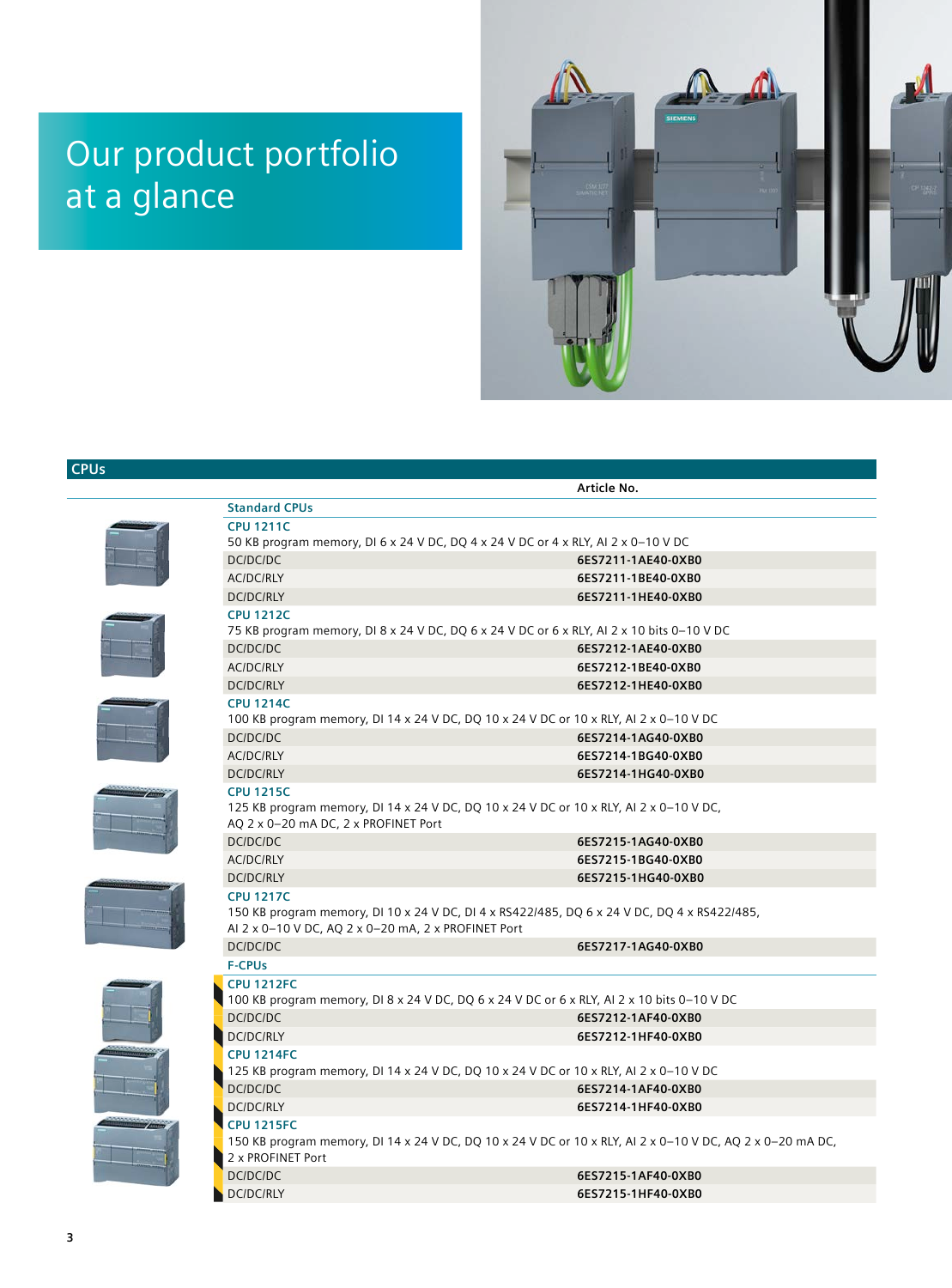

## **Starter Kits S7-1200**



|                                                                                                             | Article No.        |  |
|-------------------------------------------------------------------------------------------------------------|--------------------|--|
| Content:<br>SIMATIC STEP 7 Basic in TIA Portal and CPU 1212C AC/DC/RLY or CPU 1212FC DC/DC/RLY in Package 5 |                    |  |
| Package 1:<br>SIMATIC S7-1200 Starter Kit                                                                   | 6ES7212-1BD34-4YB0 |  |
| Package 2:<br>SIMATIC S7-1200 + KP300 Basic Panel Starter Kit                                               | 6AV6651-7HA01-3AA4 |  |
| Package 3:<br>SIMATIC S7-1200 + KTP400 Basic Panel Starter Kit                                              | 6AV6651-7KA01-3AA4 |  |
| Package 4:<br>SIMATIC S7-1200 + KTP700 Basic Panel Starter Kit                                              | 6AV6651-7DA01-3AA4 |  |
| $\blacktriangleright$ Package 5:<br>SIMATIC S7-1200 F-CPU Starter Kit + F-DI and F-DQ Signal Module         | 6ES7212-1HF41-4YB0 |  |
|                                                                                                             |                    |  |

### **Communication modules**

|  | ٠ |  |
|--|---|--|
|  |   |  |
|  |   |  |
|  |   |  |

|                                                                 | Article No.             |
|-----------------------------------------------------------------|-------------------------|
| Serial interface                                                |                         |
| CM 1241 RS232                                                   | 6ES7241-1AH32-0XB0      |
| CM 1241 RS422/485                                               | 6ES7241-1CH32-0XB0      |
| <b>AS interface</b>                                             |                         |
| CM 1243-2 AS-i Master                                           | 3RK7243-2AA30-0XB0      |
| DCM 1271 AS-i Data Coupler                                      | 3RK7271-1AA30-0AA0      |
| <b>PROFIBUS</b>                                                 |                         |
| CM 1242-5 PROFIBUS DP-Slave                                     | 6GK7242-5DX30-0XE0      |
| CM 1243-5 PROFIBUS DP-Master                                    | 6GK7243-5DX30-0XE0      |
| <b>Mobile wireless</b>                                          |                         |
| CP 1242-7 GPRS                                                  | 6GK7242-7KX31-0XF0      |
| CP 1243-7 LTE                                                   | 6GK7243-7KX30-0XE0 (EU) |
|                                                                 | 6GK7243-7SX30-0XE0 (US) |
| <b>Ethernet/Telecontrol</b>                                     |                         |
| CP 1243-1 Security (Firewall, VPN),                             | 6GK7243-1BX30-0XE0      |
| Telecontrol Protocol (DNP3, IEC 60870-5-140, Telecontrol Basic) |                         |
| CP 1243-8 IRC                                                   | 6GK7243-8RX30-0XE0      |
| Telecontrol Protocols (SINAUT ST7, DNP3, IEC 60870-5-140)       |                         |
| <b>Identification</b>                                           |                         |
| <b>RF120C</b>                                                   | 6GT2002-0LA00           |
| <b>Communication board</b>                                      |                         |
| CB 1241 RS485                                                   | 6ES7241-1CH30-1XB0      |
| <b>Partner product</b>                                          |                         |
| HMS CM CAN Open                                                 | can be ordered via HMS  |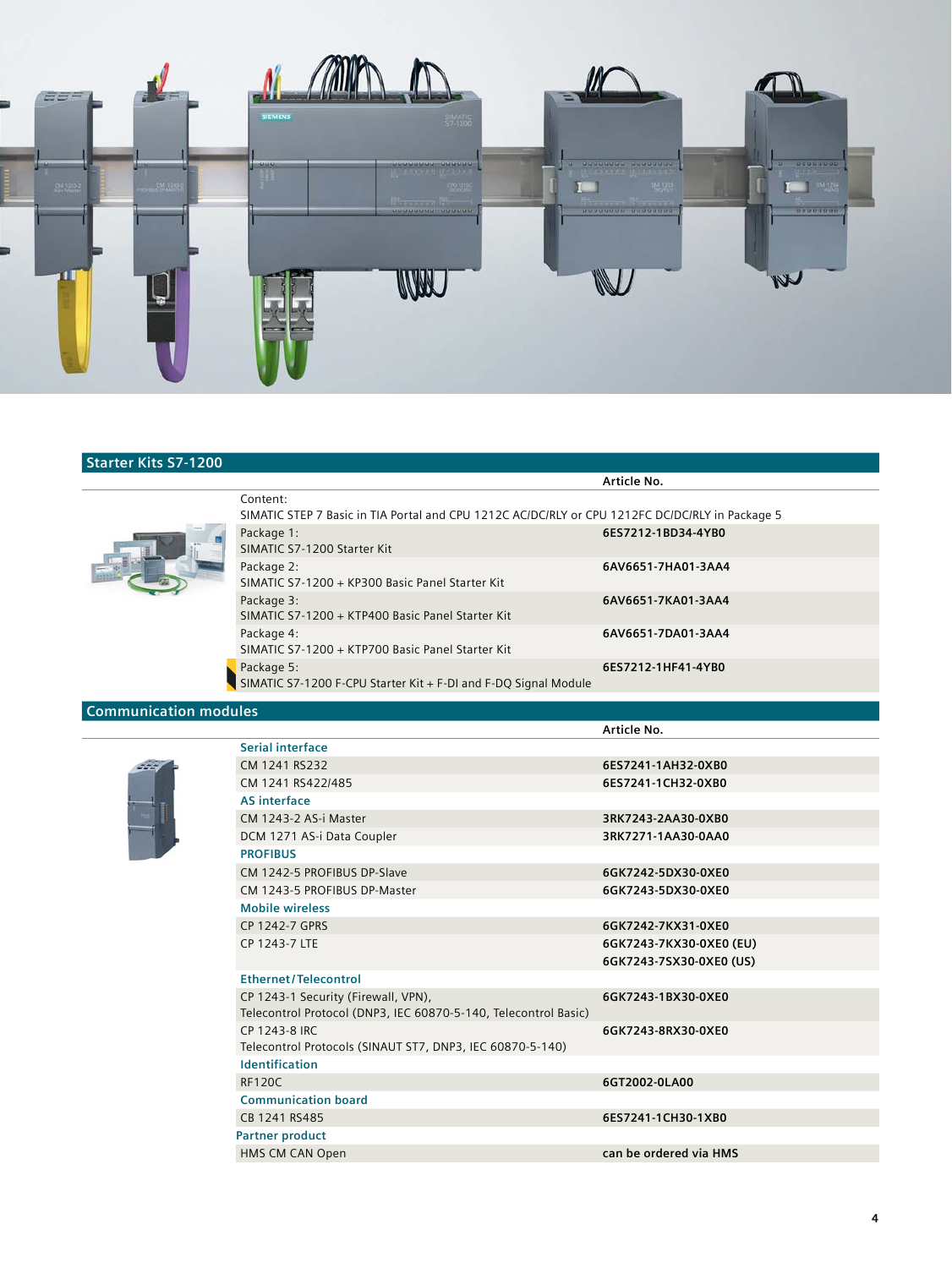## **I/Os**

|           |                                                                                                                    | Article No.                  |
|-----------|--------------------------------------------------------------------------------------------------------------------|------------------------------|
|           | Signal modules - digital                                                                                           |                              |
|           | DI 8 x 24 V DC                                                                                                     | 6ES7221-1BF32-0XB0           |
|           | DI 16 x 24 V DC                                                                                                    | 6ES7221-1BH32-0XB0           |
|           | DQ 8 x 24 V DC 0.5 A                                                                                               | 6ES7222-1BF32-0XB0           |
|           | DQ 16 x 24 V DC 0.5 A                                                                                              | 6ES7222-1BH32-0XB0           |
|           | DQ 8 x RLY 30 V DC/250 V AC 2 A                                                                                    | 6ES7222-1HF32-0XB0           |
|           | DQ 16 x RLY 30 V DC/250 V AC 2 A                                                                                   | 6ES7222-1HH32-0XB0           |
|           | DQ 8 x RLY Switchable 30 V DC/250 V AC 2 A                                                                         | 6ES7222-1XF32-0XB0           |
|           | DI/DQ 8 x 24 V DC / 8 x 24 V DC 0.5 A                                                                              | 6ES7223-1BH32-0XB0           |
|           | DI/DQ 16 x 24 V DC / 16 x 24 V DC 0.5 A                                                                            | 6ES7223-1BL32-0XB0           |
|           | DI/DQ 8 x 24 V DC / 8 x RLY 30 V DC, 250 V AC 2 A                                                                  | 6ES7223-1PH32-0XB0           |
|           | DI/DQ 16 x 24 V DC / 16 x RLY 30 V DC, 250 V AC 2 A                                                                | 6ES7223-1PL32-0XB0           |
|           | DI/DQ 8 x 120/250 V AC / 8 x RLY 30 V DC, 250 V AC 2 A                                                             | 6ES7223-1QH32-0XB0           |
|           | Signal modules - analog                                                                                            |                              |
|           | AI 4 x 13 bits $\pm$ 10 V DC, $\pm$ 5 V DC, $\pm$ 2.5 V DC or 4–20 mA                                              | 6ES7231-4HD32-0XB0           |
|           | Al 8 x 13 bits $\pm$ 10 V DC, $\pm$ 5 V DC, $\pm$ 2.5 V DC or 4–20 mA                                              | 6ES7231-4HF32-0XB0           |
|           | AI 4 x 16 bits $\pm$ 10 V DC, $\pm$ 5 V DC, $\pm$ 2.5 V DC,                                                        | 6ES7231-5ND32-0XB0           |
|           | ±1.25 V DC or 4-20 mA                                                                                              |                              |
|           | AI $4 \times$ RTD $\times$ 16 bits                                                                                 | 6ES7231-5PD32-0XB0           |
|           | AI $8 \times$ RTD $\times$ 16 bits                                                                                 | 6ES7231-5PF32-0XB0           |
|           | AI $4 \times TC \times 16$ bits                                                                                    | 6ES7231-5QD32-0XB0           |
|           | AI $8 \times TC \times 16$ bits                                                                                    | 6ES7231-5QF32-0XB0           |
|           | AQ 2 x 14 bits ±10 V DC or 4-20 mA                                                                                 | 6ES7232-4HB32-0XB0           |
|           | AQ 4 x 14 bits $\pm$ 10 V DC or 4–20 mA                                                                            | 6ES7232-4HD32-0XB0           |
|           |                                                                                                                    |                              |
|           | AI/AQ 4 x 13 bits $\pm$ 10 V DC, $\pm$ 5 V DC,<br>$\pm$ 2.5 V DC or 4–20 mA / 2 x 14 bits $\pm$ 10 V DC or 4–20 mA | 6ES7234-4HE32-0XB0           |
|           | Signal modules - fail-safe                                                                                         |                              |
|           | F-DQ RLY 2 x 5 A 30 V DC/250 V AC                                                                                  | 6ES7226-6RA32-0XB0           |
|           | F-DQ 4 x 2 A 24 V DC                                                                                               | 6ES7226-6DA32-0XB0           |
|           | F-DI 16 x 24 V DC                                                                                                  | 6ES7226-6BA32-0XB0           |
|           | <b>Technology modules</b>                                                                                          |                              |
|           | SM 1238 Energy Meter 480 V AC                                                                                      | 6ES7238-5XA32-0XB0           |
|           | SM 1281 Condition Monitoring                                                                                       | 6AT8007-1AA10-0AA0           |
|           | SM 1278 IO-Link Master                                                                                             | 6ES7278-4BD32-0XB0           |
|           | SIWAREX WP231, Platform/Hopper Scale                                                                               | 7MH4960-2AA01                |
|           | SIWAREX WP241, Belt Scale                                                                                          | 7MH4960-4AA01                |
|           | SIWAREX WP251, Dosing, Batching Scale                                                                              | 7MH4960-6AA01                |
|           | Signal boards - digital                                                                                            |                              |
|           | DI 4 x 5 V DC 200 kHz                                                                                              | 6ES7221-3AD30-0XB0           |
|           | DI 4 x 24 V DC 200 kHz                                                                                             | 6ES7221-3BD30-0XB0           |
|           | DQ 4 x 5 V DC 0.1 A 200 kHz                                                                                        | 6ES7222-1AD30-0XB0           |
|           | DQ 4 x 24 V DC 0.1 A 200 kHz                                                                                       | 6ES7222-1BD30-0XB0           |
|           | DI 2 x 24 V DC/DQ 2 x 24 V DC 0.5 A                                                                                | 6ES7223-0BD30-0XB0           |
|           | DI 2 x 5 V DC/DQ 2 x 5 V DC 0.1 A 200 kHz                                                                          | 6ES7223-3AD30-0XB0           |
|           | DI 2 x 24 V DC/DQ 2 x 24 V DC 0.1 A 200 kHz                                                                        | 6ES7223-3BD30-0XB0           |
|           | Signal boards - analog                                                                                             |                              |
|           | AQ 1 x 12 bits ±10 V DC or 0-20 mA                                                                                 | 6ES7232-4HA30-0XB0           |
|           | Al 1 x 12 bits ±10 V DC, ±5 V DC, ±2.5 V DC or 0-20 mA                                                             | 6ES7231-4HA30-0XB0           |
|           | AI 1 x RTD x 16 bits, type: Platinum (Pt)                                                                          | 6ES7231-5PA30-0XB0           |
|           | Al 1 x TC x 16 bits, types: J, K, voltage range: $\pm$ 80 mV                                                       | 6ES7231-5QA30-0XB0           |
| Framework |                                                                                                                    |                              |
|           |                                                                                                                    | Article No.                  |
|           | SIMATIC STEP 7 Basic V15                                                                                           | Download: 6ES7822-0AE05-0YA5 |
|           |                                                                                                                    |                              |



**Berne** 

**Engineering** 

|                                                        | ALULIE NU.                                              |
|--------------------------------------------------------|---------------------------------------------------------|
| SIMATIC STEP 7 Basic V15                               | Download: 6ES7822-0AE05-0YA5<br>DVD: 6ES7822-0AA05-0YA5 |
| Software Update Service SIMATIC STEP 7 Basic           | Download: 6ES7822-0AE00-0YY0<br>DVD: 6ES7822-0AA00-0YL0 |
| Upgrade SIMATIC STEP 7 Basic V11-V14 to V15            | Download: 6ES7822-0AE05-0YE5<br>DVD: 6ES7822-0AA05-0YE5 |
| SIMATIC STEP 7 Safety Basic V15                        | Download: 6ES7833-1FB15-0YH5<br>DVD: 6ES7833-1FB15-0YA5 |
| Upgrade SIMATIC STEP 7 Safety Basic V13 SP1-V14 to V15 | Download: 6ES7833-1FB15-0YK5<br>DVD: 6ES7833-1FB15-0YE5 |
|                                                        |                                                         |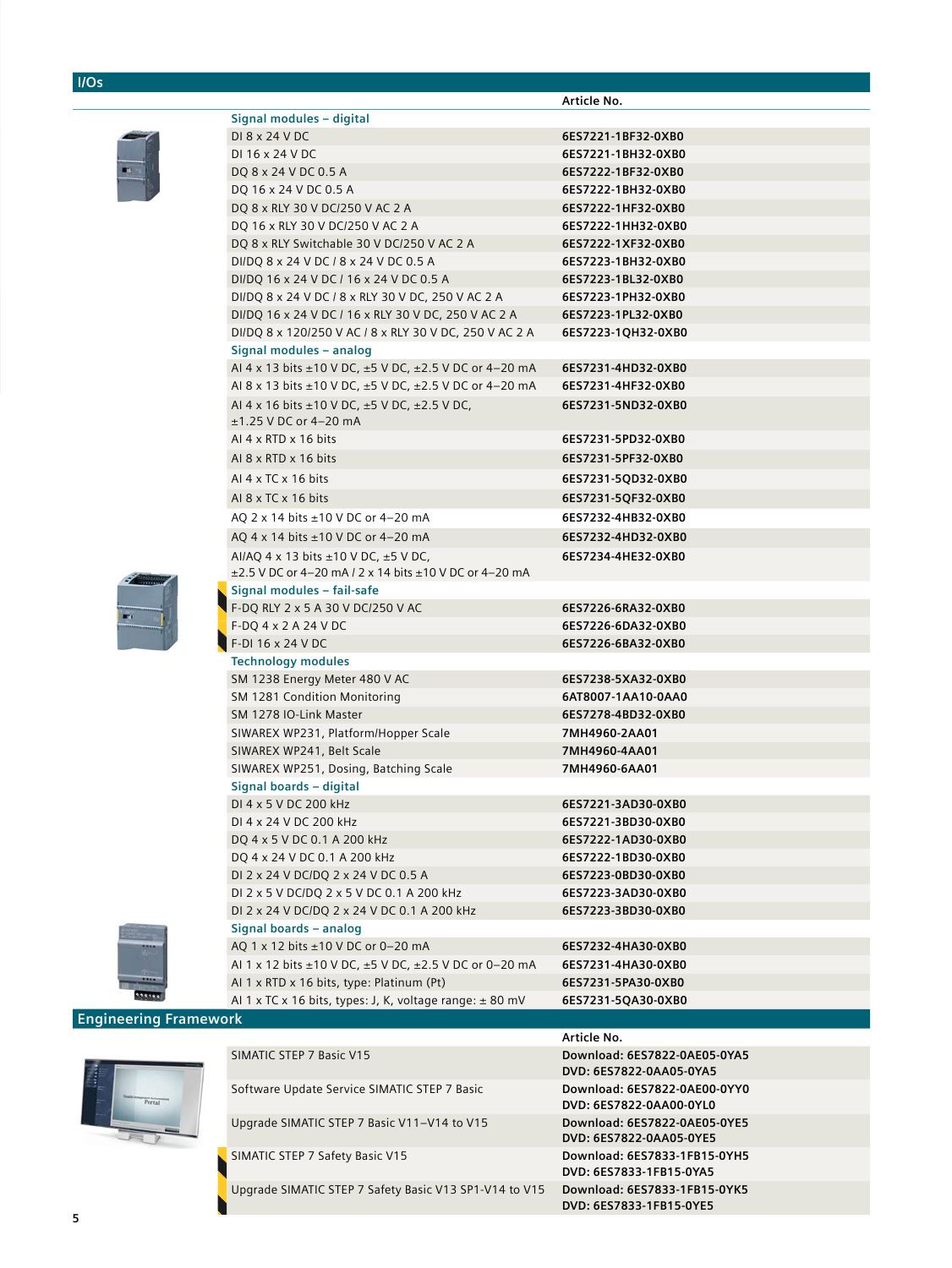| <b>Power supply</b>                    |                                                                           |                    |
|----------------------------------------|---------------------------------------------------------------------------|--------------------|
|                                        |                                                                           | Article No.        |
|                                        | PM 1207                                                                   | 6EP1332-1SH71      |
|                                        |                                                                           |                    |
| <b>System accessories</b>              |                                                                           |                    |
|                                        |                                                                           | Article No.        |
|                                        | <b>SIMATIC memory card</b>                                                |                    |
|                                        | SIMATIC memory card 4 MB                                                  | 6ES7954-8LC02-0AA0 |
|                                        | SIMATIC memory card 12 MB                                                 | 6ES7954-8LE03-0AA0 |
| <b>EMORY CARD</b>                      | SIMATIC memory card 24 MB                                                 | 6ES7954-8LF03-0AA0 |
| SMC 01e6c61004<br>2 GB SC-BD ES.01     | SIMATIC memory card 256 MB                                                | 6ES7954-8LL03-0AA0 |
|                                        | SIMATIC memory card 2 GB                                                  | 6ES7954-8LP02-0AA0 |
| ES7954-8LP01-0AA                       | SIMATIC memory card 32 GB                                                 | 6ES7954-8LT03-0AA0 |
|                                        | <b>Miscellaneous</b>                                                      |                    |
|                                        | Battery board, long-term backup of the real-time clock/RTC                | 6ES7297-0AX30-0XA0 |
|                                        | Extension cable for signal module, 2 m                                    | 6ES7290-6AA30-0XA0 |
|                                        | CSM 1277, 4-Port unmanaged Switch, 4 x RJ45,                              | 6GK7277-1AA10-0AA0 |
|                                        | 10/100 Mbit/s                                                             |                    |
|                                        |                                                                           |                    |
|                                        |                                                                           |                    |
| <b>Operator control and monitoring</b> |                                                                           | Article No.        |
|                                        | <b>SIMATIC HMI KP300 Basic Mono</b>                                       | 6AV6647-0AH11-3AX0 |
|                                        |                                                                           |                    |
|                                        | 3"-FSTN display, push buttons, black-white<br>four-color backlight        |                    |
|                                        | <b>SIMATIC HMI KTP400 Basic Color</b>                                     | 6AV2123-2DB03-0AX0 |
|                                        | 4" widescreen TFT display, touch screen + push buttons,                   |                    |
|                                        | 65.536 colors                                                             |                    |
|                                        | <b>SIMATIC HMI KTP700 Basic Color</b>                                     | 6AV2123-2GB03-0AX0 |
|                                        | 7" widescreen TFT display, touch screen + push buttons,                   |                    |
|                                        | 65,536 colors                                                             |                    |
|                                        | <b>SIMATIC HMI KTP900 Basic Color</b>                                     | 6AV2123-2JB03-0AX0 |
|                                        | 9" widescreen TFT display, touch screen + push buttons,                   |                    |
|                                        | 65,536 colors                                                             |                    |
|                                        | <b>SIMATIC HMI KTP1200 Basic Color</b>                                    | 6AV2123-2MB03-0AX0 |
|                                        | 12" widescreen TFT display, touch screen + push buttons,<br>65,536 colors |                    |

#### **Related topics**

#### **HMI**

Equipped with numerous functions and available in different performance classes, each SIMATIC Panel enables efficient machine-oriented operator control and monitoring of your plants. You can find information in the Siemens Industry Mall or at siemens.com/hmi

#### **SIPLUS extreme**

Specially refined automation and drive components for use under especially demanding environmental conditions. You can find information on SIPLUS extreme in the Siemens Industry Mall or at siemens.com/siplus-extreme

#### **SINAMICS converters**

Whether it involves efficient pumping, ventilation and compression or precise movement, finishing or processing – the number of applications for converters is almost infinite. SINAMICS offers the right converter for every requirement. You can find information in the Siemens Industry Mall or at siemens.com/sinamics

#### **Identification systems**

Automatic data acquisition using RFID or 1D and 2D codes enables you to create production and logistics processes that are economically viable. You can find information in the Siemens Industry Mall or at siemens.com/ident

#### **Teleservice**

Remote diagnostics and remote maintenance over the Internet enable fast and reliable access to distant machines and plants at any time. Siemens offers a complete product range for teleservice applications – with security functionality as well. You can find more information at siemens.com/teleservice

#### **SIPLUS CMS1200**

The Condition Monitoring System of the SIMATIC S7-1200 can permanently monitor the status of mechanical components. It enables changes caused by wear or due to other damage to be detected earlier based on documented trends – and to be rectified before a plant shutdown can occur. You can find information at siemens.com/siplus-cms1200

#### **Configurator**

#### **TIA Selection Tool**

You can use the TIA Selection Tool to select, configure and order devices for Totally Integrated Automation (TIA). It not only combines the familiar configurators for automation technology in a single tool, but can do much more. www.siemens.com/tia-selection-tool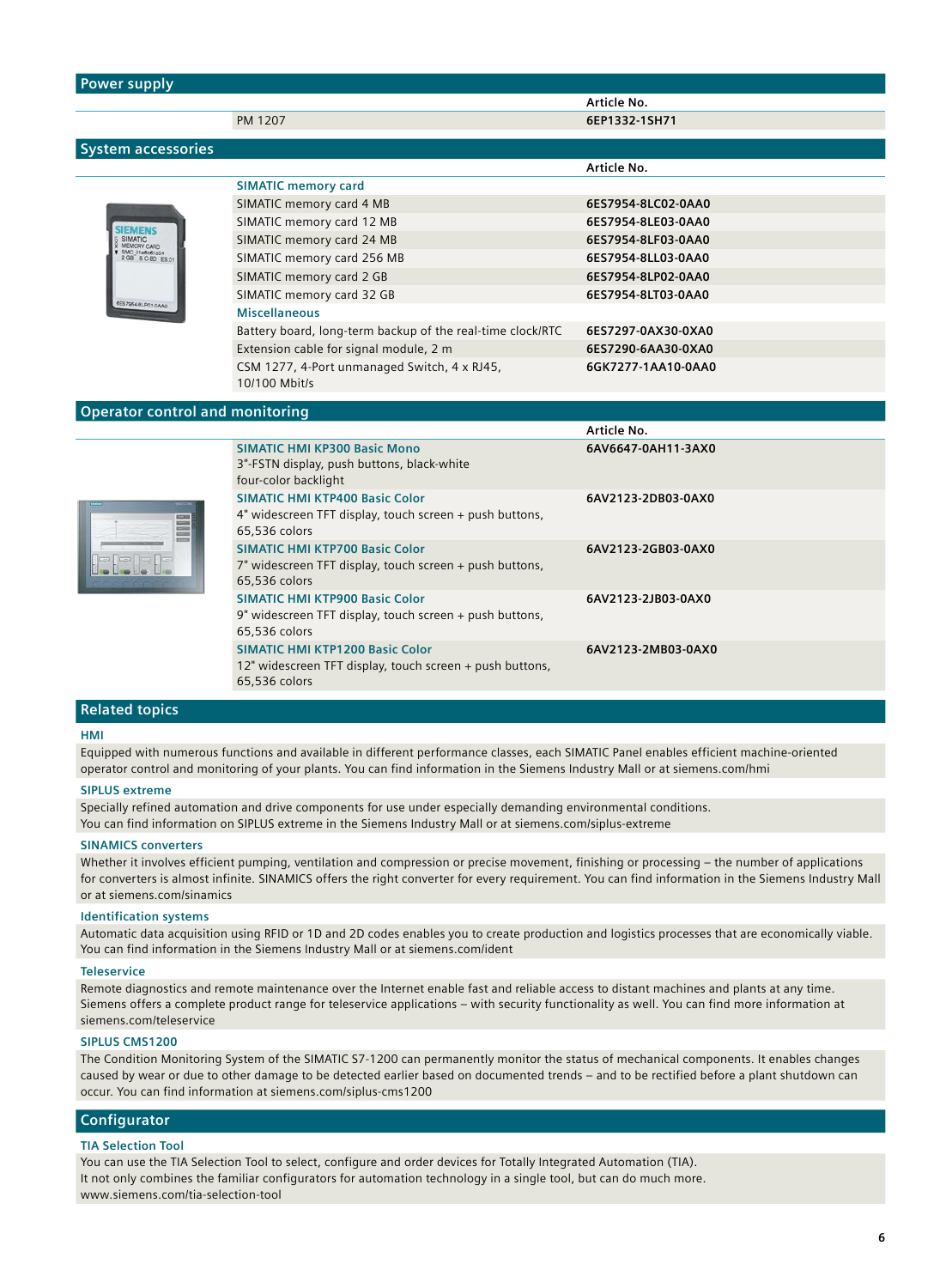# This is what the S7-1200 controllers offer you:

- **Innovative design and easy operation** Compact construction with integrated I/Os and flexibility due to the board concept
- **Security Integrated** Security thanks to protected access to the CPU and program copy protection
- **Technology Integrated** Incorporated functions and flexible connection of drives
- **Versatile diagnostics** System diagnostics indicate error messages in plaintext in the TIA Portal on the HMI or web server
- **Efficient engineering**  With SIMATIC STEP 7 Basic in the TIA Portal
- **Safety Integrated**  Fail-safe CPUs for the execution of standard and safety-related programs
- **Flexible integration into all network structures** PROFINET, PROFIBUS, AS-i, IO-Link, CANopen or even connection to remote control centers
- **Use in extreme ambient conditions** as SIPLUS S7-1200 version
- **Condition Monitoring** Early detection of mechanical damage

#### **A single controller for standard and safety**

The S7-1200 CPUs with Safety Integrated can additionally assume the monitoring of safety functions – e.g. protective door with tumbler. The fail-safe sensors and actuators are integrated either centrally via fail-safe signaling modules or in a distributed manner via PROFIsafe.

#### **Advantages at a glance**

- Optimum integration of the safety functions into the overall sequence of production processes
- Efficient engineering in the TIA Portal
- Savings can be made even with just using a few safety features

#### **Standard controller in combination with an external safety-relay solution**



- Complex wiring of the safety function (for feedback and possible functional dependencies)
- Fault diagnosis only possible by means of onboard LEDs and not on a central HMI panel

#### **Integrated safety solution with a fail-safe controller of the S7-1200 series**



- Reduced effort required for wiring: All information (e.g. signal states and diagnoses) is already available in the system
- Efficient fault diagnosis centrally on an HMI panel